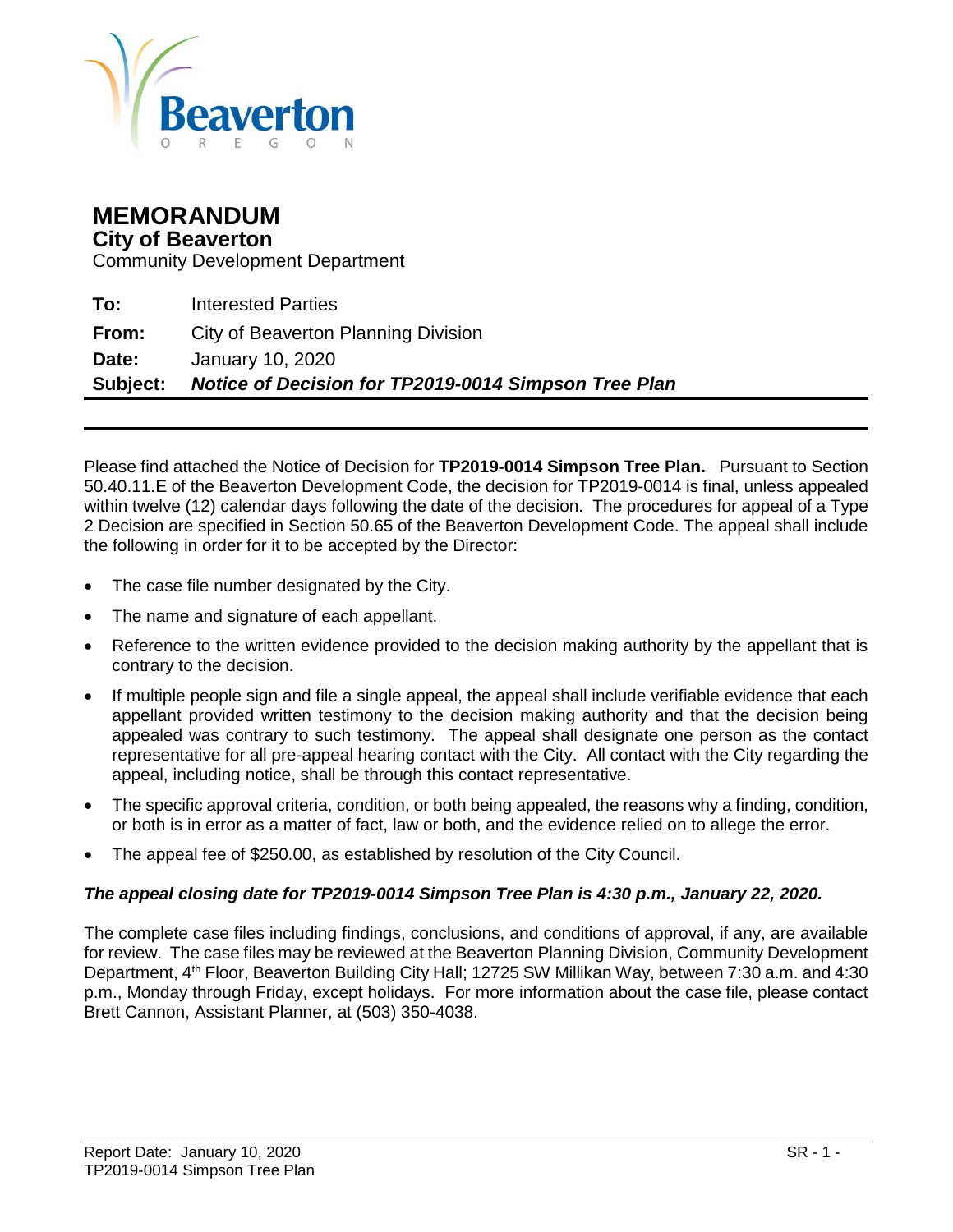

# **NOTICE OF DECISION**

- DATE: January 10, 2019
- TO: Interested Parties

FROM: Brett Cannon, Assistant Planner

- PROPOSAL: **Simpson Tree Removal TP2019-0014**
- LOCATION: 8295 SW 135<sup>th</sup> Avenue Map 1S128BA Tax Lot 07800

SUMMARY: The applicant requests approval for the removal of fifteen (15) Community Trees in order to accommodate the replacement of an existing driveway and associated landscape improvements.

- APPLICANT: Drake's 7 Dees 5645 SW Scholls Ferry Road Portland, OR 97225
- PROPERTY OWNER: John Simpson 8295 SW 135<sup>th</sup> Avenue Beaverton, OR 97008
- RECOMMENDATION: **APPROVAL of TP2019-0014 Simpson Tree Removal, subject to the conditions herein.**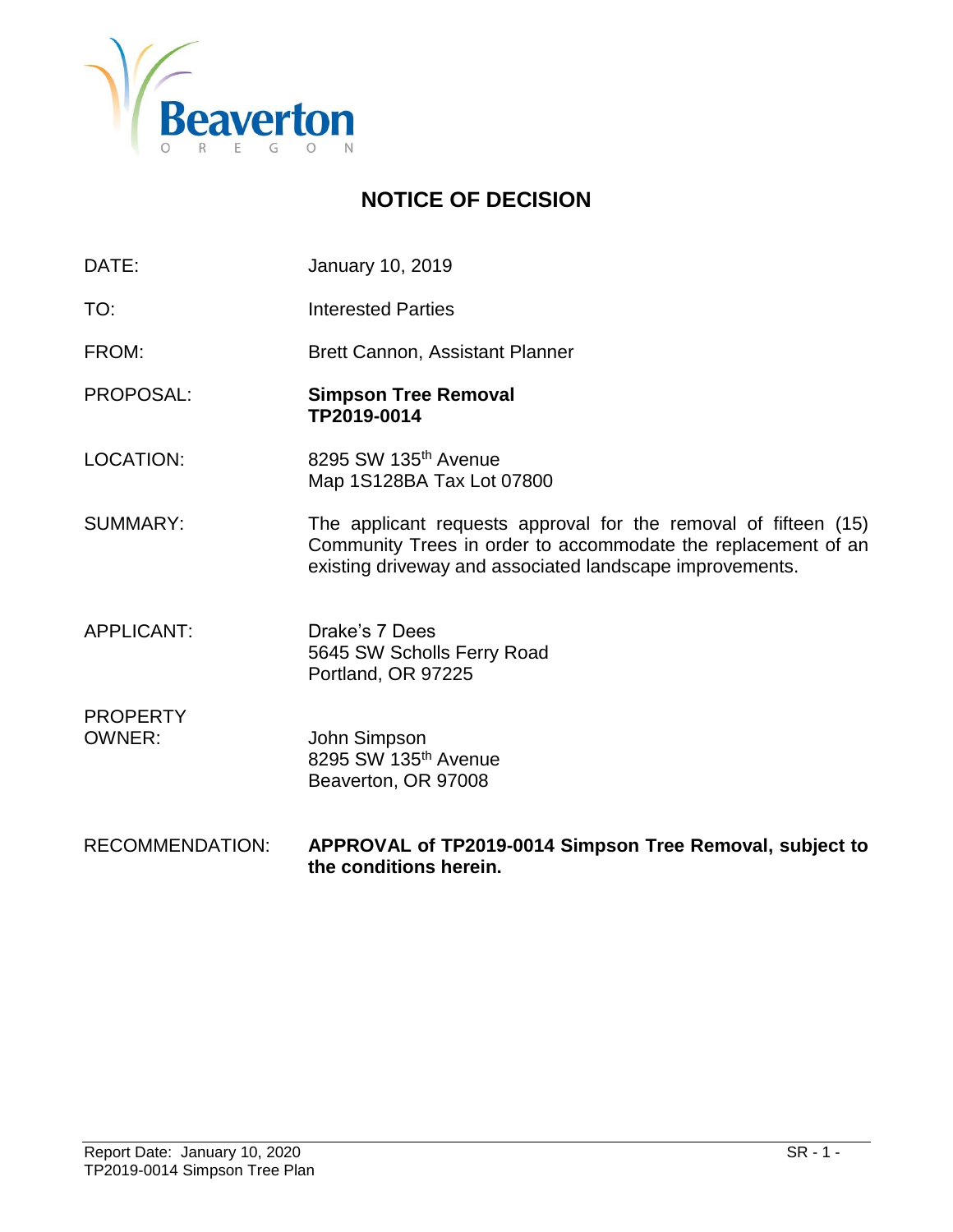# **ZONING/VICINITY/AERIAL MAP**



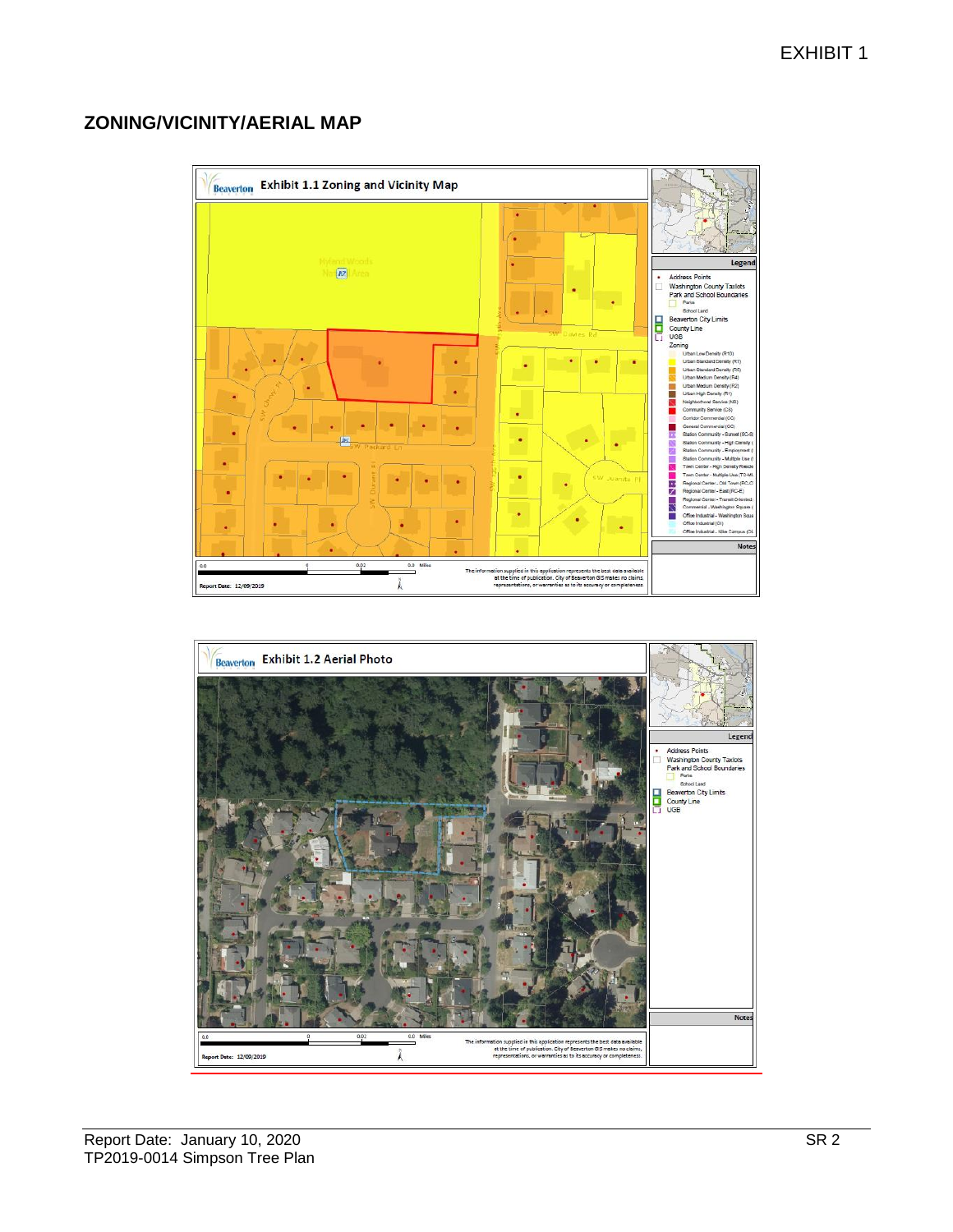# **BACKGROUND FACTS**

### **Key Application Dates**

| <b>Application</b> | <b>Submittal Date</b> | <b>Application</b><br><b>Deemed</b><br><b>Complete</b> | Day 120 | <b>Final Decision Date</b><br>with 30 day<br><b>Continuance</b> |
|--------------------|-----------------------|--------------------------------------------------------|---------|-----------------------------------------------------------------|
| TP2019-0014        |                       | November 5, 2019 December 4, 2019 April 3, 2020        |         | May 3, 2020                                                     |

#### **Existing Conditions Table**

| <b>Zoning</b>                                            | Residential Urban Standard Density 5,000 (R5)                                                                                     |                                                                                                                                                    |  |
|----------------------------------------------------------|-----------------------------------------------------------------------------------------------------------------------------------|----------------------------------------------------------------------------------------------------------------------------------------------------|--|
| <b>Current</b><br><b>Development</b>                     | <b>Single-Family Residence</b>                                                                                                    |                                                                                                                                                    |  |
| <b>Site Size</b>                                         | The subject site is approximately 40,500 square-feet.                                                                             |                                                                                                                                                    |  |
| <b>NAC</b>                                               | South Beaverton                                                                                                                   |                                                                                                                                                    |  |
| <b>Vicinity</b><br><b>Zoning and</b><br><b>Land Uses</b> | Zoning:<br>North: City of Beaverton R7<br>South: City of Beaverton R5<br>East: City of Beaverton R7<br>West: City of Beaverton R5 | Uses:<br>North: Natural Area/Park<br>South: Single-Family Residential<br><b>East:</b> Single-Family Residential<br>West: Single-Family Residential |  |

#### **Previous Land Use Approvals**

In 1994 the subject site was subdivided as part of the Carr Estates Subdivision, Land Use Case File SB940007 (Exhibit 3.1). At the time, the entirety of the site was designated a significant natural resource (currently Significant Grove 100), as referenced in the City's prior Natural Resource and Significant Tree Inventory. Due to the designation, a significant natural resource report was prepared by Martin Schott Ph.D. on behalf of Westlake Consultants Inc. for the Car Estates Subdivision land use review. A copy of the resource report was provided by the applicant (Exhibit 4). Dr. Schott concluded that the project site was included on the City's Important Natural Resource and Significant Tree Inventory map due to its location abutting Hyland Forest Park, not for containing any significant natural resources. Ultimately, the report determined that there weren't any significant natural resources, but did identify ten (10) Douglas Firs as significant trees and advised they be retained in a Tree Preservation Plan. The significant trees, identified by Dr. Schott to be protected, were memorialized in the subdivision approval (Exhibit 3.2).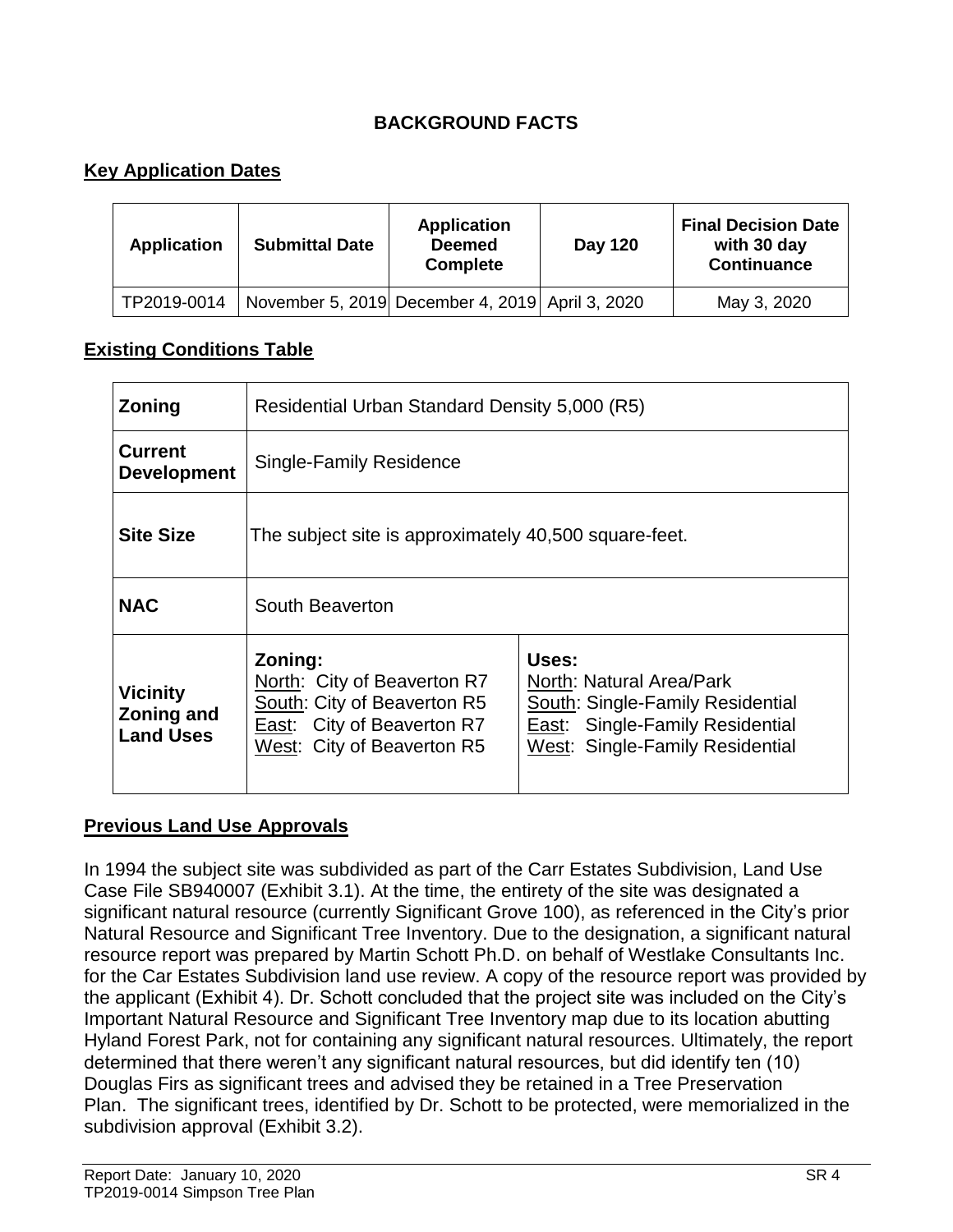In order to retain the Douglas Firs the Planning Commission adopted Condition of Approval Number Three of case file SB940007 (Exhibit 3.3) to establish modified building setbacks for five of the lots, including the project site (Lot 37) of the Carr Estates Subdivision. As illustrated in Exhibit 3.4, the modified building setback is limited to the rear (west) property line to preserve the Douglas Firs located on Lot 37 and Lot 27. Based on the information from the Carr Estates Subdivision, the rear (west) area of the property, as shown in Exhibit 3.3 is part of Significant Grove 100, and not the entirety of the lot. Based on the information provided by Land Use Case File SB940007, staff has determined the fifteen (15) Sweetgums are considered Community Trees.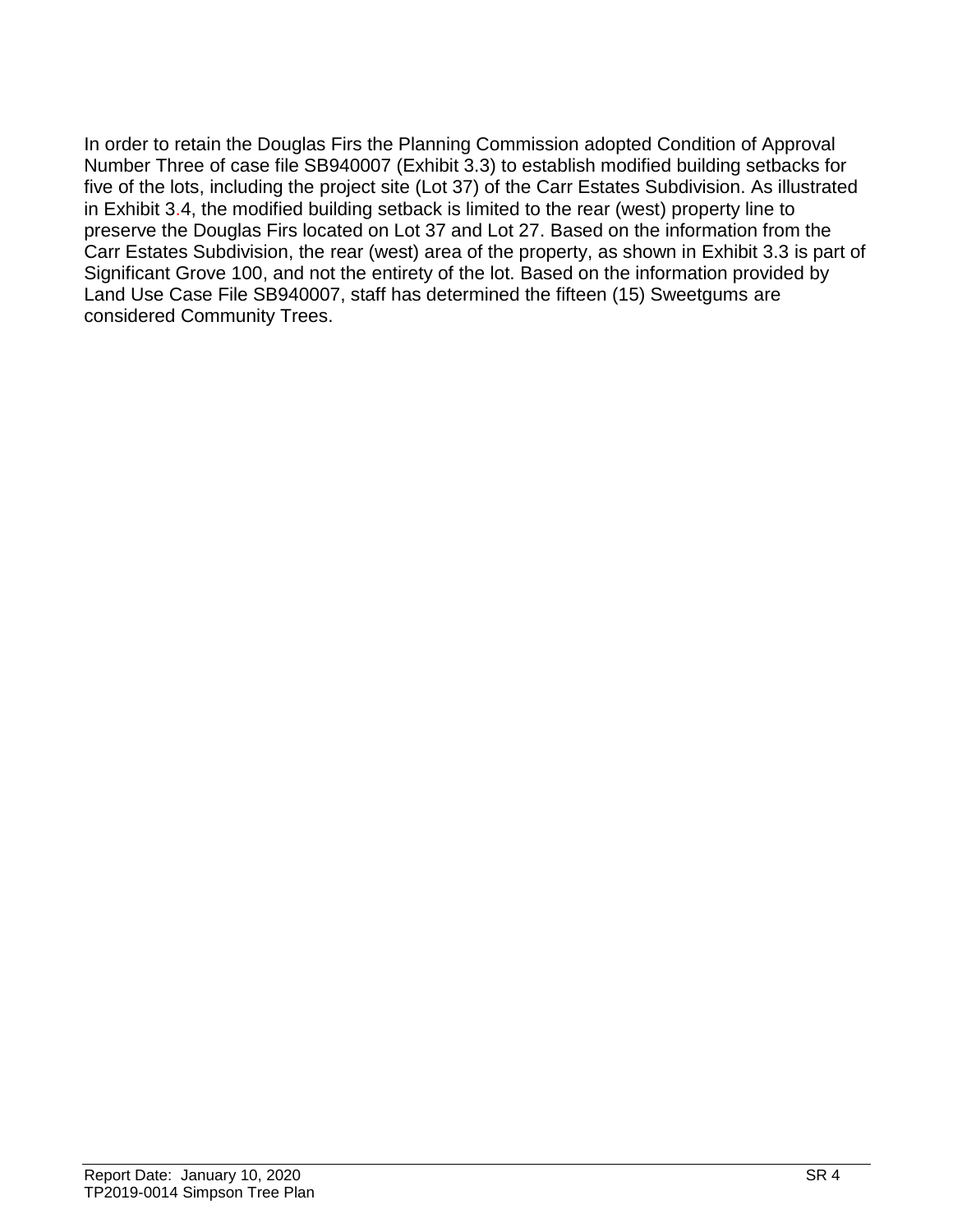# **TABLE OF CONTENTS**

| <b>SECTION / EXHIBIT</b>                                                                                                                                                                                                                                                                                                                                                                                     | <b>PAGE</b>      |
|--------------------------------------------------------------------------------------------------------------------------------------------------------------------------------------------------------------------------------------------------------------------------------------------------------------------------------------------------------------------------------------------------------------|------------------|
| <b>Notice of Decision</b>                                                                                                                                                                                                                                                                                                                                                                                    | NOD <sub>1</sub> |
| <b>Background Facts</b>                                                                                                                                                                                                                                                                                                                                                                                      | SR <sub>2</sub>  |
| <b>Attachment A: Tree Plan Two Approval Criteria</b>                                                                                                                                                                                                                                                                                                                                                         | $TP1 - TP6$      |
| <b>Attachment B: Conditions of Approval</b>                                                                                                                                                                                                                                                                                                                                                                  | COA1             |
| <b>Exhibit 1.1 &amp; 1.2 : Zoning, Vicinity and Aerial Maps</b>                                                                                                                                                                                                                                                                                                                                              |                  |
| <b>Exhibit 2: Public Comments</b><br>No comments received                                                                                                                                                                                                                                                                                                                                                    |                  |
| <b>Exhibit 3: Applicant Materials (On file at City Hall)</b><br><b>Exhibit 3.1: Carr Estates Subdivision Plat</b><br><b>Exhibit 3.2: Carr Estates Protected Trees</b><br><b>Exhibit 3.3: SB940007 Condition of Approval Number Three</b><br><b>Exhibit 3.4: Modified Building Setbacks for Lot 37</b><br><b>Exhibit 3.5: Approved Site Plan</b><br><b>Exhibit 3.6: Tree Removal/Root Pruning Trench Plan</b> |                  |
| <b>Exhibit 4: Car Estates Subdivision Resource Report (On file at City Hall)</b>                                                                                                                                                                                                                                                                                                                             |                  |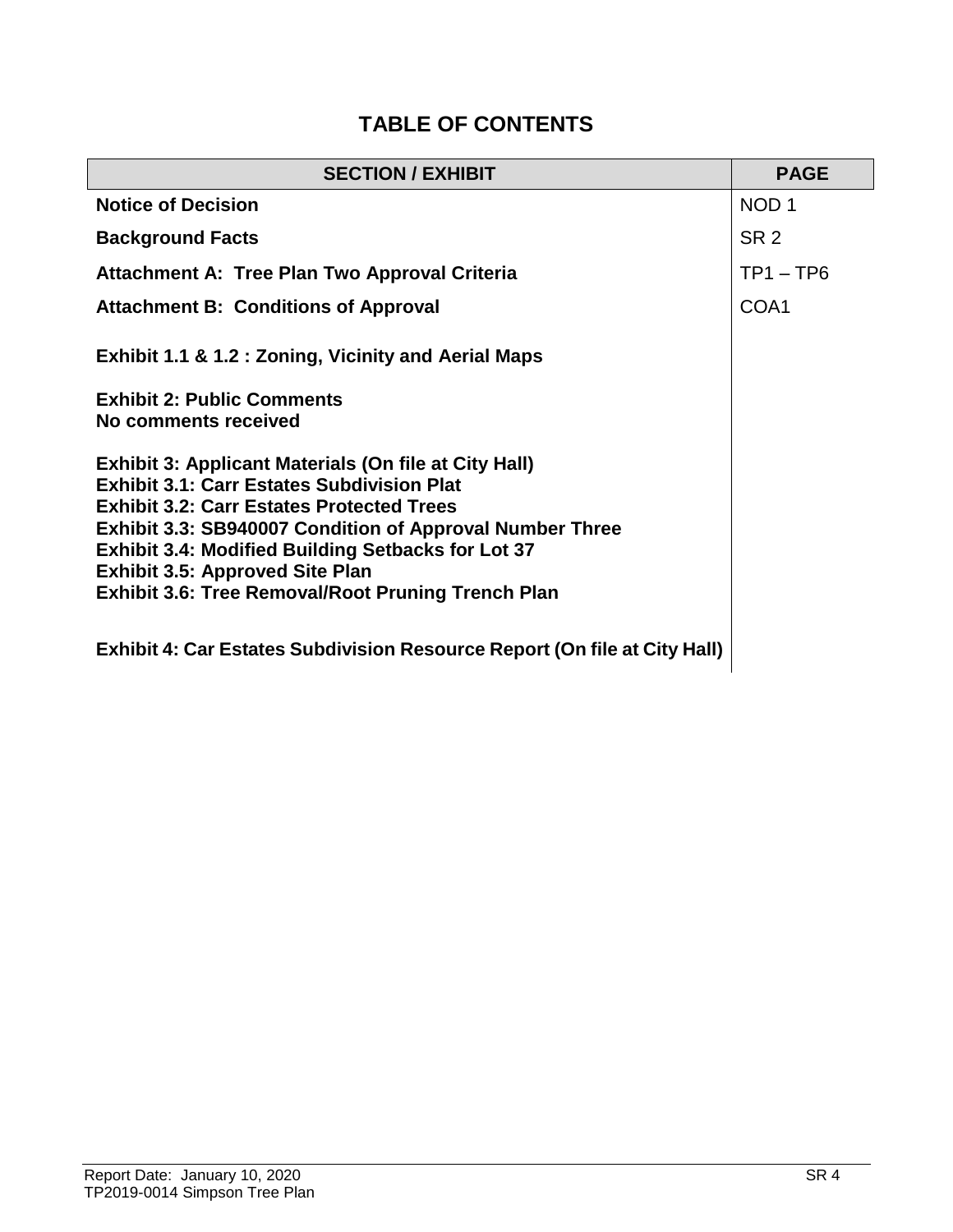#### **TP2019-0014 SIMPSON TREE REMOVAL ANALYSIS AND FINDINGS FOR TREE PLAN TWO**

#### **Section 40.90.05 Tree Plan Applications; Purpose**

*Healthy trees and urban forests provide a variety of natural resource and community benefits for the City of Beaverton. Primary among those benefits is the aesthetic contribution to the increasingly urban landscape. Tree resource protection focuses on the aesthetic benefits of the resource. The purpose of a Tree Plan application is to provide a mechanism to regulate pruning, removal, replacement, and mitigation for removal of Protected Trees (Significant Individual Trees, Historic Trees, trees within Significant Groves and Significant Natural Resource Areas (SNRAs)), and Community Trees thus helping to preserve and enhance the sustainability of the City's urban forest. This Section is carried out by the approval criteria listed herein and implements the SNRA, Significant Grove, Significant Individual Tree, and Historic Tree designations as noted or mapped in Comprehensive Plan Volume III.*

#### **Section 40.90.15.2.C Approval Criteria**

*In order to approve a Tree Plan Two application, the decision making authority shall make findings of fact based on evidence provided by the applicant demonstrating that all the following criteria are satisfied:*

#### **1. The proposal satisfies the threshold requirements for a Tree Plan Two application.**

The applicant's proposal is to remove 15 Sweetgums along the northern portion of the subject property. While the subject site is part of a significant grove, the prior approvals (SB940007) determined the significant trees are located along the western portion of the subject site and did not include the Sweetgums. Since the size of the Sweetgums are more than 10-inches diameter at breast height (dbh), these trees are considered Community Trees. The applicant's proposal to remove 15 (fifteen) Community Trees on site triggers Threshold 1 for a Tree Plan Two application which reads:

*Removal of five (5) or more Community Trees, or more than 10% of the number of Community Trees on the site, whichever is greater, within a one (1) calendar year period, except as allowed in Section 40.90.10.1*

**Therefore, staff find that the proposal meets the criterion for approval.**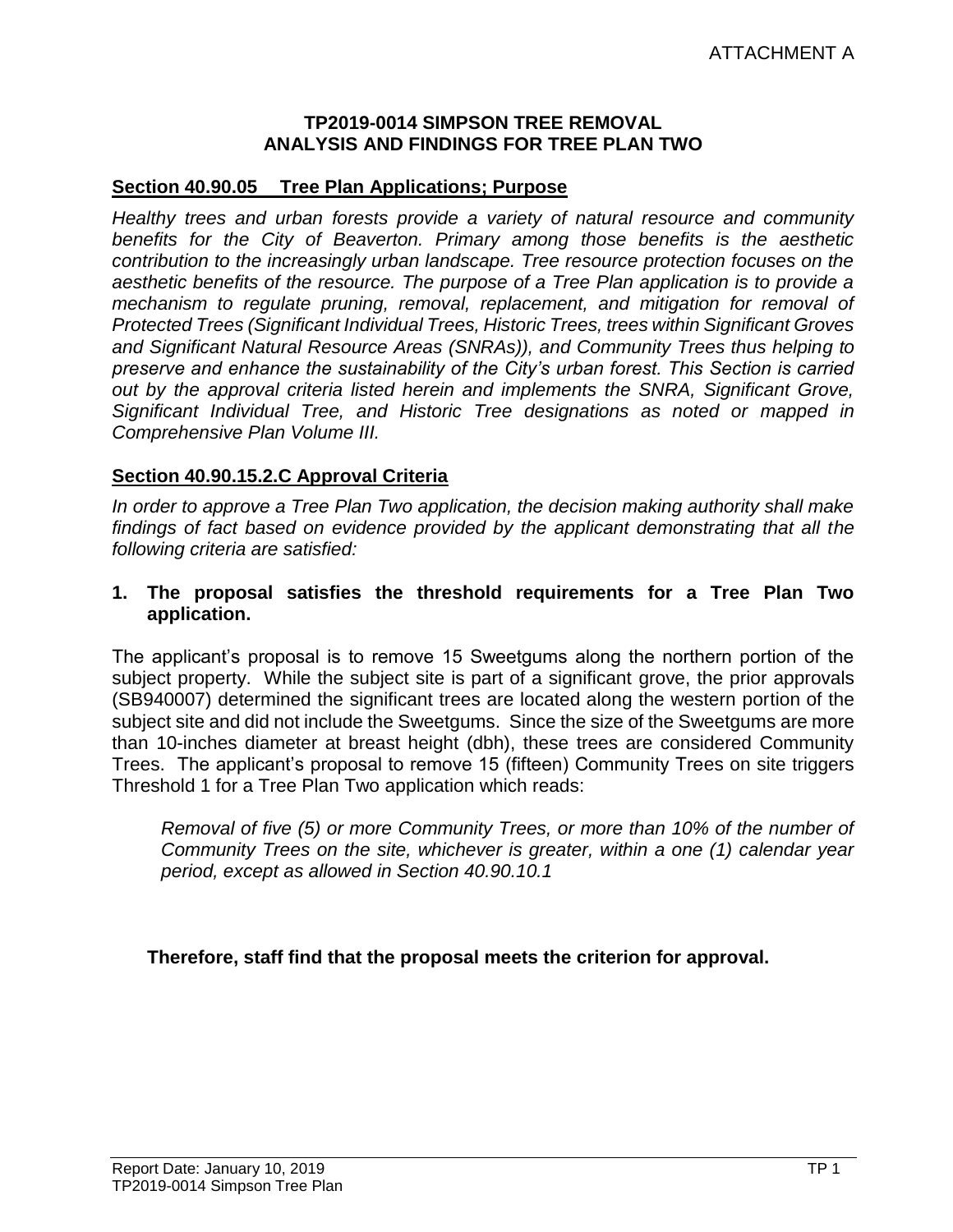**2. All City application fees related to the application under consideration by the decision making authority have been submitted.**

The applicant has paid the required application fee for a Tree Plan Two application.

### **Therefore, staff find that the proposal meets the criterion for approval.**

**3. If applicable, removal of any tree is necessary to observe good forestry practices according to recognized American National Standards Institute (ANSI) A300-1995 standards and International Society of Arborists (ISA) standards on the subject.**

The applicant proposes tree removal for the purposes of developing a portion of the property. However, the applicant acknowledges the prescriptive of good forestry practices. Bartlett Tree Experts have been retained for the removal of the Community Trees and ensure ANSI standards will be satisfied during the removal phase of the project.

**Therefore, staff find that the proposal meets the criterion for approval.**

#### **4. If applicable, removal of any tree is necessary to accommodate physical development where no reasonable alternative exists.**

The applicant has proposed to remove fifteen (15) trees in order to replace the existing driveway. The applicant states if the Sweetgums were to remain, further damage to the driveway would occur after any repairs.

**Therefore, staff find that the proposal meets the criterion for approval.**

**5. If applicable, removal of any tree is necessary because it has become a nuisance by virtue of damage to property or improvements, either public or private, on the subject site or adjacent sites.**

The applicant states that tree removal is intended to repair damage to the existing driveway and ensure the repaired driveway will not be damaged in the future.

#### **Therefore, staff find that the proposal meets the criterion for approval.**

**6. If applicable, removal is necessary to accomplish public purposes, such as installation of public utilities, street widening, and similar needs, where no reasonable alternative exists without significantly increasing public costs or reducing safety.**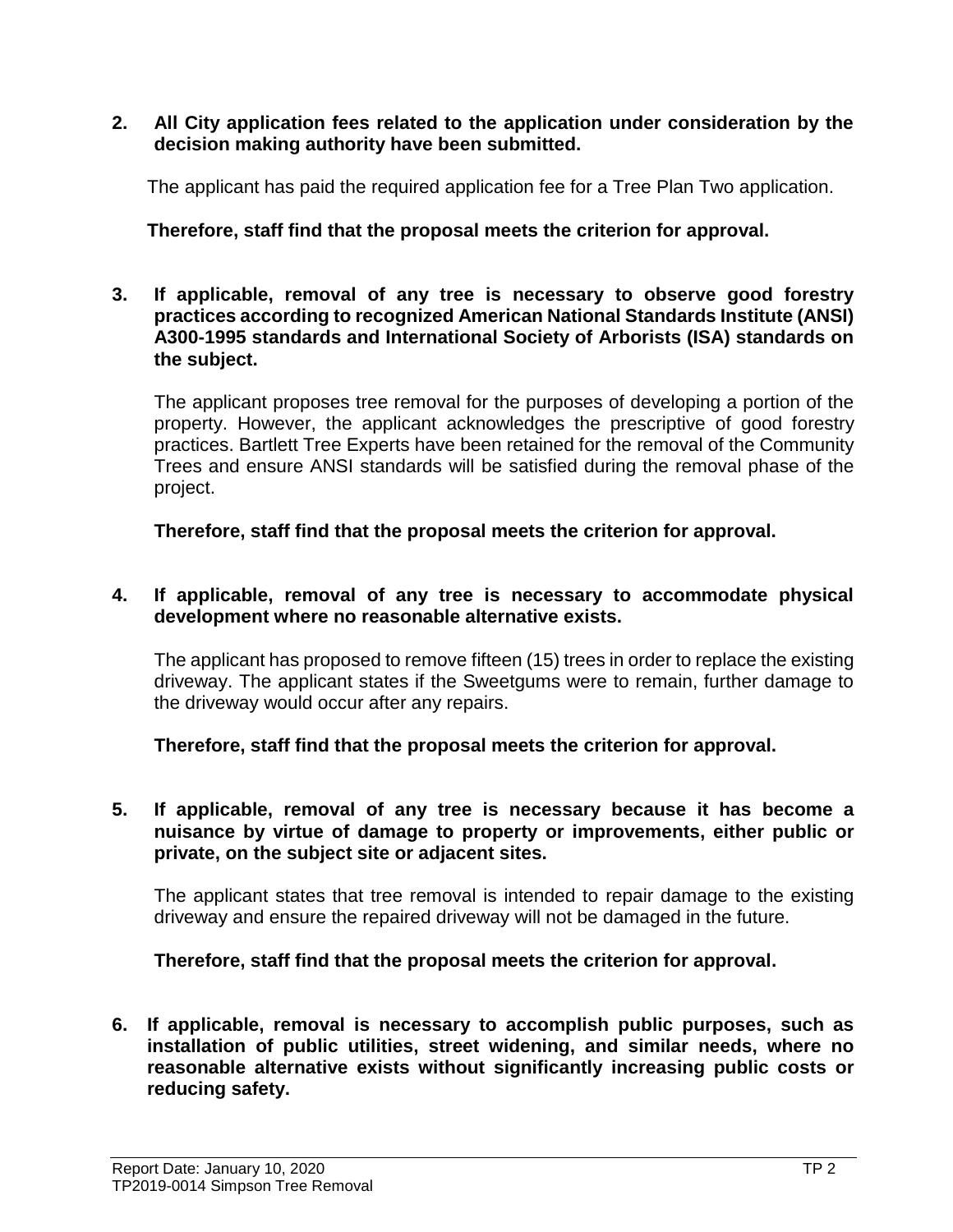The applicant states this criterion is not applicable because the proposed tree removal is not necessary to accomplish public purposes, such as installation of public utilities, street widening, and similar needs.

## **Therefore, staff find that the criterion for approval does not apply.**

#### **7. If applicable, removal of any tree is necessary to enhance the health of the tree, grove, SNRA, or adjacent trees, or to eliminate conflicts with structures or vehicles.**

The applicant states the removal of the Community Trees is necessary to eliminate conflict with structures, specifically damages associated with XXXXX. Staff concurs.

**Therefore, staff find that the proposal meets the criterion for approval.**

**8. If applicable, removal of a tree(s) within a SNRA or Significant Grove will not result in a reversal of the original determination that the SNRA or Significant Grove is significant based on criteria used in making the original significance determination.**

As cited by staff in the background section of this report, the Significant Trees on the site are outside the scope of work of this project.

**Therefore, staff find that the criterion for approval does not apply.**

**9. If applicable, removal of a tree(s) within a SNRA or Significant Grove will not result in the remaining trees posing a safety hazard due to the effects of wind throw.**

As cited by staff in the background section of this staff report, the Significant Trees on the site are outside the scope of work of this project.

# **Therefore, staff find that the criterion for approval does not apply.**

### **10. The proposal is consistent with all applicable provisions of Section 60.60. (Trees and Vegetation) and Section 60.67. (Significant Natural Resources).**

Staff cites the Code Conformance Analysis chart at the end of this section, which evaluates the project as it relates to applicable code requirements of Sections 60.60 through 60.67, as applicable to the aforementioned criterion. As conditioned the proposal will meet the applicable requirements in Chapter 60.

**Therefore, staff find by meeting the Conditions of Approval, the proposal meets the criterion for approval.**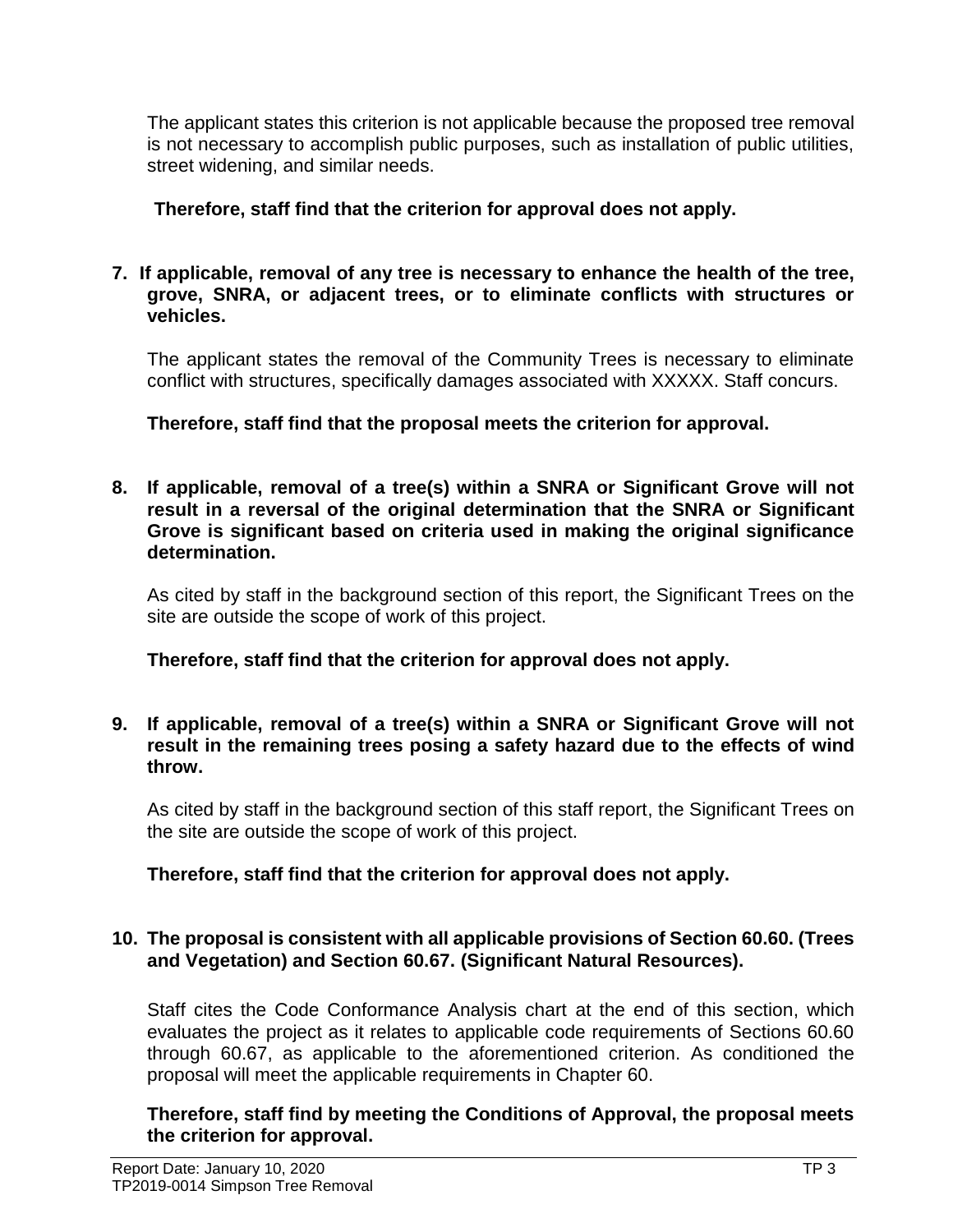**11. Grading and contouring of the site is designed to accommodate the proposed use and to mitigate adverse effects on neighboring properties, public right-ofway, surface drainage, water storage facilities, and the public storm drainage system.**

The applicant states no grading or contouring will take place on site as part of the tree removal plan. The raised areas of the driveway will be "grinded", but earth shall not be broken for purposes of contour or grade. Staff cites that the applicant has received approval of FC2019-0281 for erosion control and grading of the site; however, the scope of work is for landscaping improvements un-associated with the findings required of the Tree Removal Plan.

**Therefore, staff find by meeting the Conditions of Approval, the proposal meets the criterion for approval.**

**12. The proposal contains all applicable application submittal requirements as specified in Section 50.25.1. of the Development Code.**

The submitted tree plan proposal contained all applicable submittal requirements necessary to be deemed complete.

**Therefore, staff find that the proposal meets the criterion for approval.**

#### **13. Applications and documents related to the request, which will require further City approval, shall be submitted to the City in the proper sequence.**

No additional applications or documents are needed at this time with the Type 2 Tree Plan application.

#### **Therefore, staff find that the proposal meets the criterion for approval.**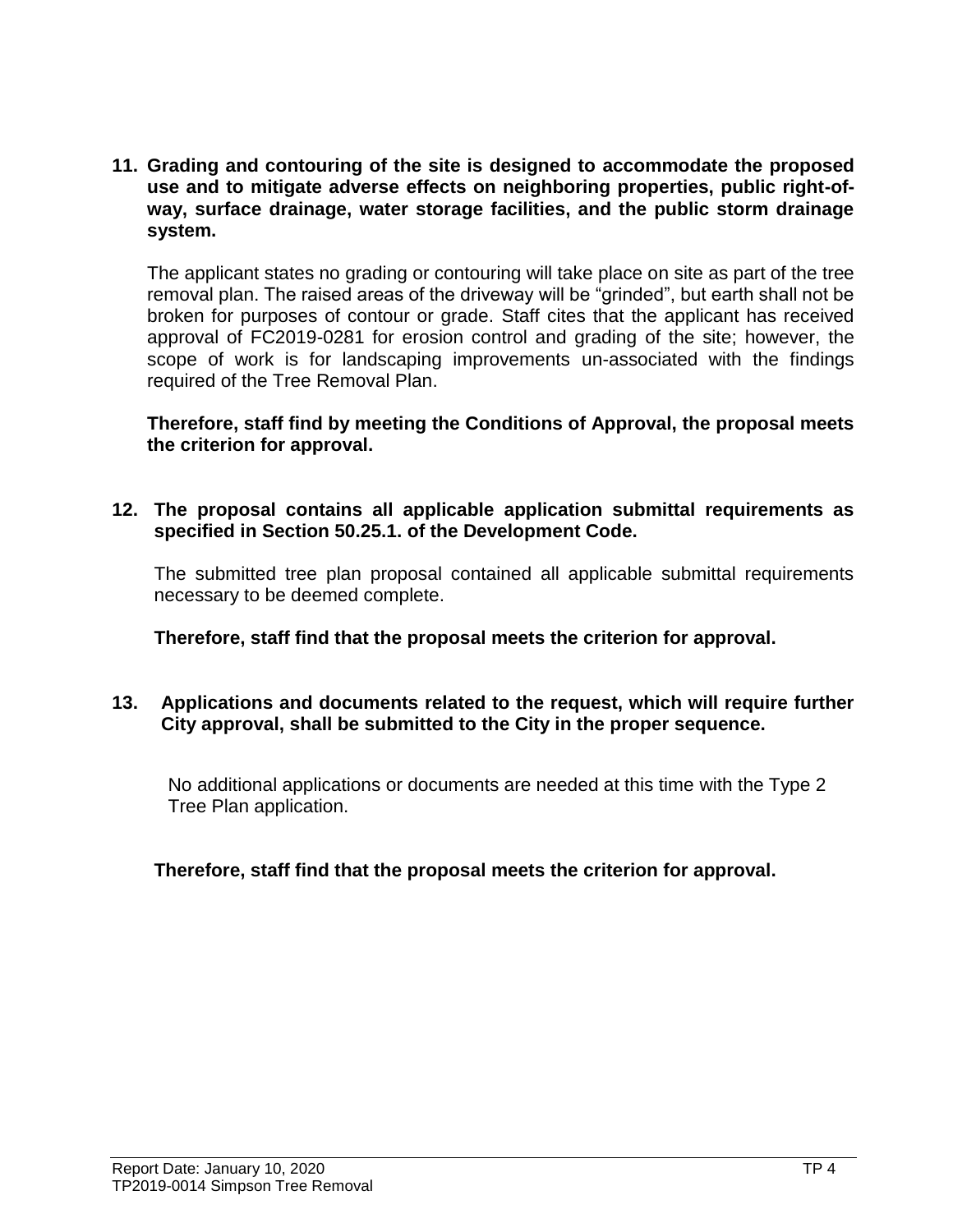# **Code Conformance Analysis**

# **Chapter 20 Use and Site Development Requirements Residential Urban Standard Density 5,000 (R5) Zoning District**

| <b>CODE STANDARD</b>                                        | <b>CODE REQUIREMENT</b>                | <b>PROJECT PROPOSAL</b>                                                                                             | <b>MEETS</b><br>CODE? |  |  |  |
|-------------------------------------------------------------|----------------------------------------|---------------------------------------------------------------------------------------------------------------------|-----------------------|--|--|--|
|                                                             | Development Code Section 20.05.20 (R5) |                                                                                                                     |                       |  |  |  |
| Use                                                         | <b>Detached Dwelling</b>               | Tree removal to repair and<br>replace a damaged driveway.                                                           | Yes                   |  |  |  |
| Development Code Section 20.05.15 (R5)                      |                                        |                                                                                                                     |                       |  |  |  |
| Minimum Lot Area                                            | 5,000 square feet                      | The lot is approximately 40,483<br>square feet. No change in lot<br>area proposed.                                  | <b>Yes</b>            |  |  |  |
| Minimum Interior Lot<br><b>Dimensions</b><br>Width<br>Depth | 0'<br>0'                               | No changes proposed.<br>Approximately 140'<br>Approximately 348'                                                    | <b>Yes</b>            |  |  |  |
| <b>Yard Setbacks</b><br>Front<br>Side<br>Rear<br>Garage     | 15'<br>5'<br>20'<br>20'                | The applicant has provided a<br>site plan showing the existing<br>home in compliance with the<br>standard setbacks. | Yes                   |  |  |  |
| Maximum Building<br>Height                                  | 35'                                    | The<br>existing<br>home<br>is.<br>approximately 25' in height.                                                      | <b>Yes</b>            |  |  |  |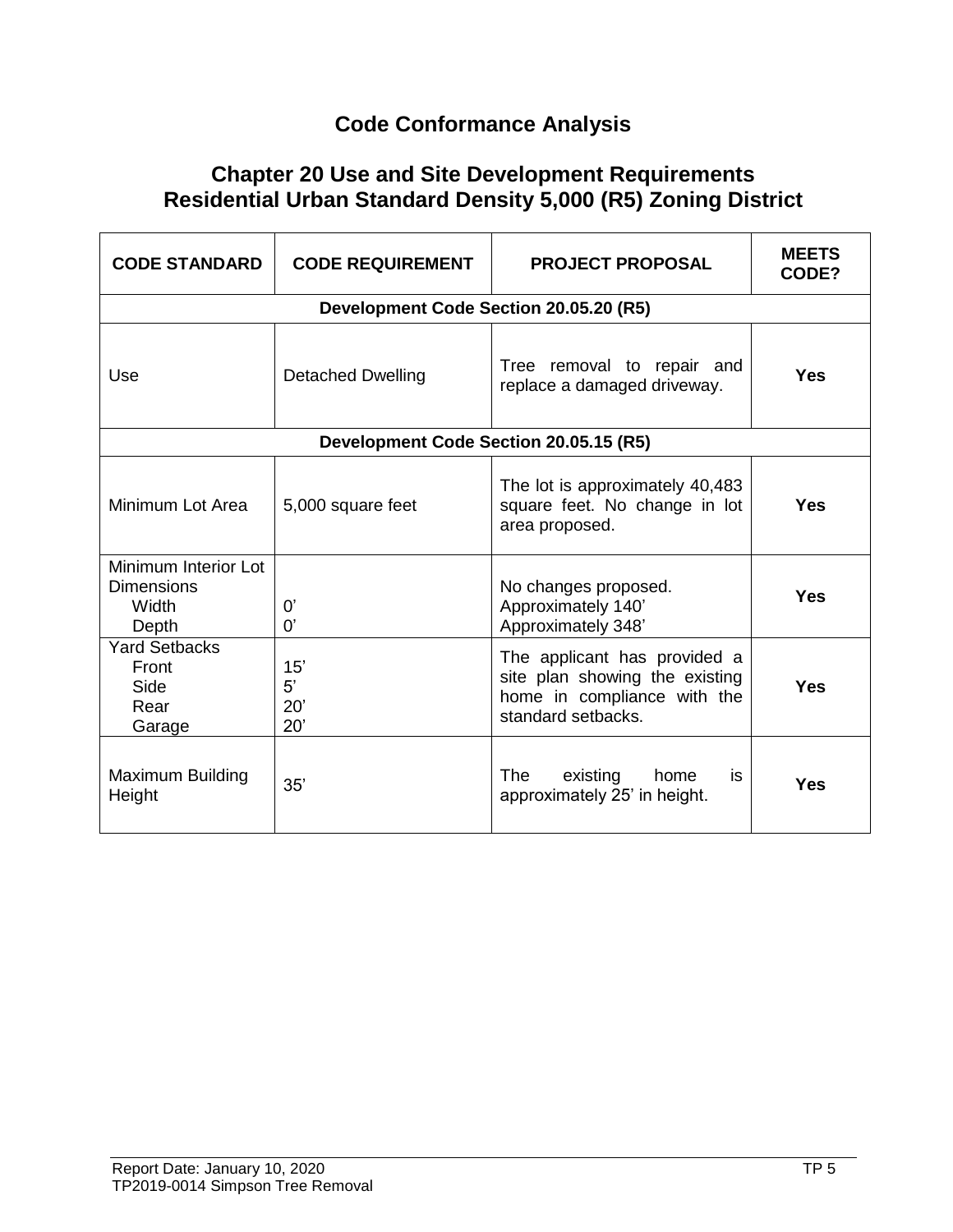# **Chapter 60 Trees and Vegetation & Significant Natural Resources Standards Code Conformance Analysis**

| <b>CODE</b><br><b>SECTION</b>                         | <b>CODE REQUIREMENT</b>                                                                                                | <b>PROJECT PROPOSAL</b>                                                                                                                                                                                                                                                                                                     | <b>MEET STANDARD</b>                                 |  |  |
|-------------------------------------------------------|------------------------------------------------------------------------------------------------------------------------|-----------------------------------------------------------------------------------------------------------------------------------------------------------------------------------------------------------------------------------------------------------------------------------------------------------------------------|------------------------------------------------------|--|--|
| 60.60.15 Pruning, Removal, and Preservation Standards |                                                                                                                        |                                                                                                                                                                                                                                                                                                                             |                                                      |  |  |
| 60.60.15.1.A-B                                        | Pruning standards for<br>Protected and<br>Landscape Trees.                                                             | No pruning of a Protected Tree<br>is proposed for this project.                                                                                                                                                                                                                                                             | N/A                                                  |  |  |
| 60.60.15.2.                                           | Removal and<br><b>Preservation Standards</b><br>for Protected Trees                                                    | The applicant is proposing to<br>remove fifteen (15) community<br>trees which are abutting<br>Significant Grove 100, no<br>mitigation is required.<br>Protection measures have<br>been conditioned with this<br>proposal to ensure trees within<br>Significant Grove 100 are<br>protected during development<br>activities. | Yes, with<br><b>Conditions of</b><br><b>Approval</b> |  |  |
| 60.60.20 Tree Protection Standards During Development |                                                                                                                        |                                                                                                                                                                                                                                                                                                                             |                                                      |  |  |
| 60.60.20.1.A-B                                        | Trees shall be protected<br>during construction and<br>activity within the<br>protected root zone shall<br>be limited. | The applicant has submitted a<br>tree protection plan created by<br>a certified arborist. None of the<br>activities in subsection B shall<br>be allowed without additional<br>approval.                                                                                                                                     | Yes, with<br><b>Conditions of</b><br><b>Approval</b> |  |  |
| 60.60.25 Mitigation Requirements                      |                                                                                                                        |                                                                                                                                                                                                                                                                                                                             |                                                      |  |  |
| 60.60.25.                                             | <b>Mitigation Standards</b>                                                                                            | The applicant is proposing to<br>remove community trees,<br>therefore mitigation is not<br>required.                                                                                                                                                                                                                        | N/A                                                  |  |  |

#### **DECISION**

Based on the facts and findings presented, staff issues an **APPROVAL** of **TP2019-0014 Simpson Tree Removal,** subject to the applicable conditions identified in Attachment B.